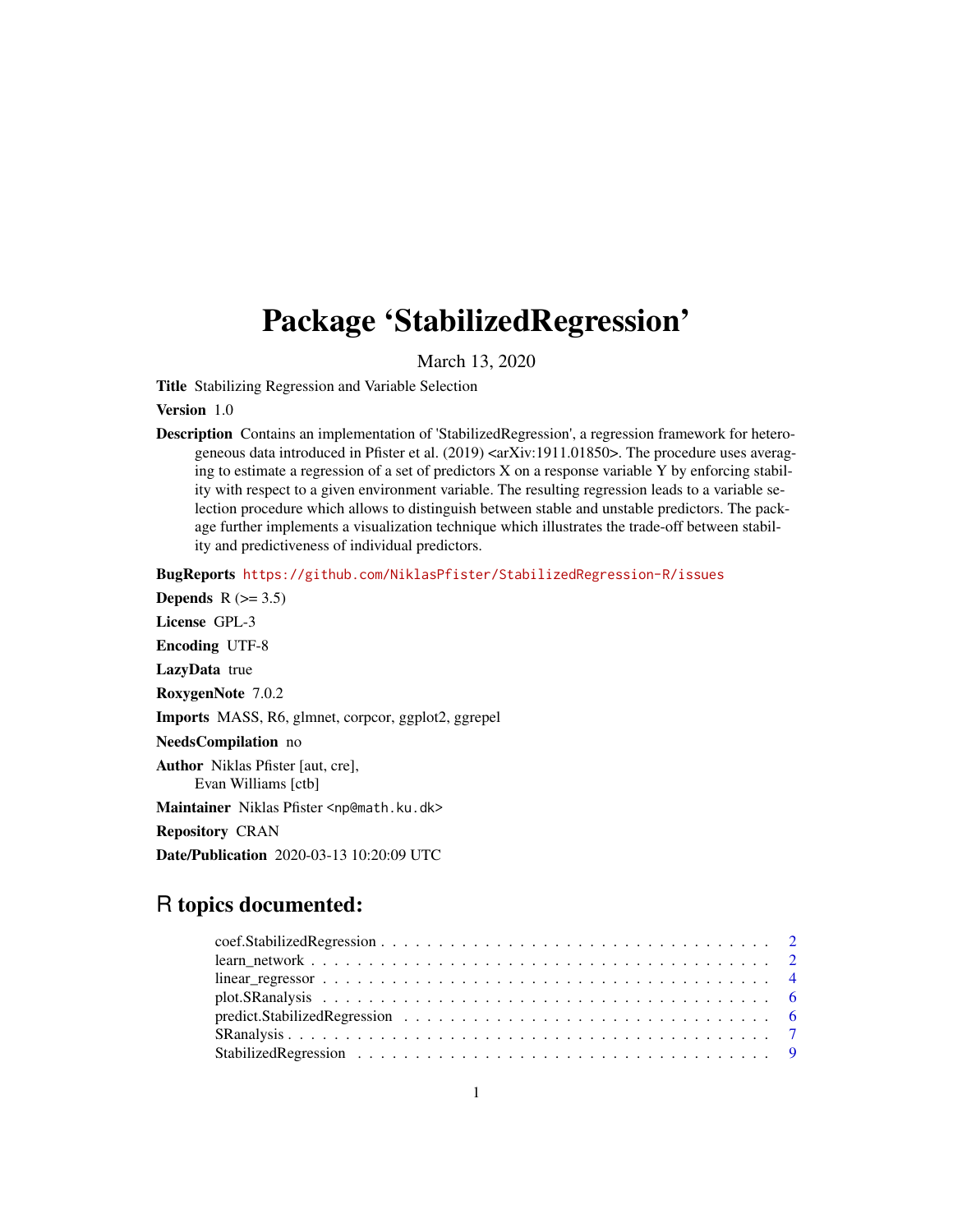#### <span id="page-1-0"></span>**Index** [12](#page-11-0)

```
coef.StabilizedRegression
```
*coefficients function*

#### Description

Coefficients functions for 'StabilizedRegression' objects.

#### Usage

```
## S3 method for class 'StabilizedRegression'
coef(object, predictive_model = FALSE, ...)
```
#### Arguments

| object           | object of class 'StabilizedRegression'.              |
|------------------|------------------------------------------------------|
| predictive_model |                                                      |
|                  | boolean specifying whether to use the                |
| .                | additional arguments affecting the summary produced. |

#### Author(s)

Niklas Pfister

learn\_network *Learn network model*

#### Description

Learn a network model for a collection of variables.

#### Usage

```
learn_network(
 X,
 A = NA,
 method = "correlation",
 resampling_method = "stability_selection",
 numB = 100,cutoff = 0,
 pars = list(m = ncol(X), B = NA, alpha_stab = 0.05, alpha_pred = 0.05, size-weight ="linear", use_resampling = FALSE, prescreen_size = nrow(X) - 1, prescreen_type =
   "correlation", stab_test = "exact", pred_score = "mse", variable_importance =
    "scaled_coefficient"),
 verbose = 0,
  cores = 1)
```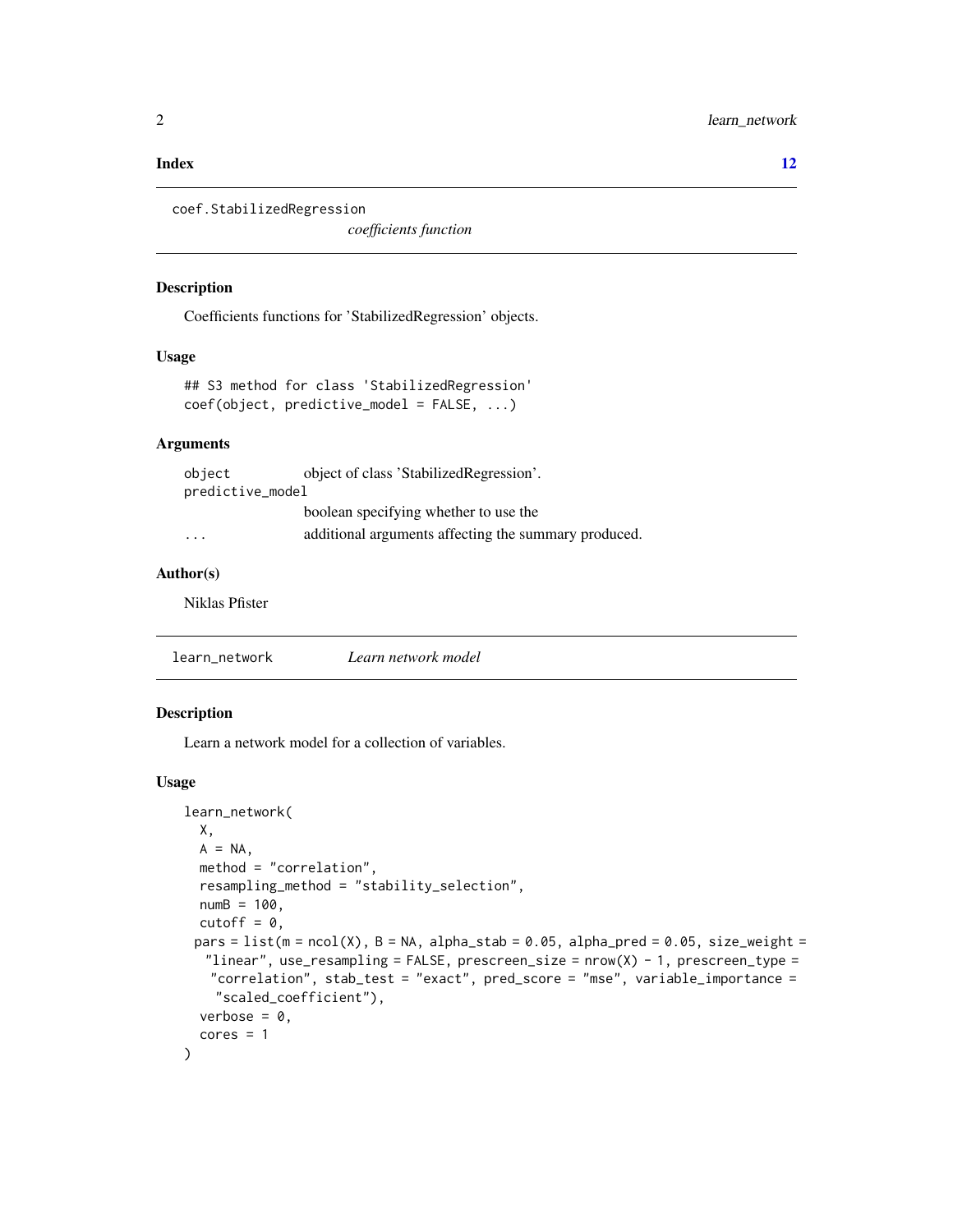#### <span id="page-2-0"></span>Arguments

| X                 | data matrix. Numeric matrix of size n times d, where columns correspond to<br>individual variables.                                                                                                                                                                                                     |
|-------------------|---------------------------------------------------------------------------------------------------------------------------------------------------------------------------------------------------------------------------------------------------------------------------------------------------------|
| A                 | stabilizing variable. Numeric vector of length n which can be interpreted as a<br>factor.                                                                                                                                                                                                               |
| method            | specifies which method to use. "SR" for Stabilized Regression (both standard<br>and predictive version), "SRstab" for only the standard version of SR, "SRpred"<br>for only the predictive version of SR, "OLS" for linear OLS regression, "lasso"<br>for Lasso and "correlation" for correlation test. |
| resampling_method |                                                                                                                                                                                                                                                                                                         |
|                   | specifies which resampling method to use. Should be one of "none", "stabil-<br>ity_selection" or "permutation".                                                                                                                                                                                         |
| numB              | number of resamples to use.                                                                                                                                                                                                                                                                             |
| cutoff            | tuning parameter used in stability selection to determine which sets count as<br>selected.                                                                                                                                                                                                              |
| pars              | list of additional parameters passed to SR regression. See Stabilized Regression<br>for more details.                                                                                                                                                                                                   |
| verbose           | 0 for no output, 1 for text output and 2 for text and diagnostic plots.                                                                                                                                                                                                                                 |
| cores             | number of cores to use in resampling step.                                                                                                                                                                                                                                                              |

#### Details

Uses StabilizedRegression, Lasso or correlation to construct a node-wise network between all variables in X.

#### Value

A list consisting of the following elements

| Amat | adjacency matrix, where Amat $[i, j]$ is a score (depending on the resampling method)<br>for the edge from i to j. For "stability_selection" scores correspond to selection<br>probabilities, for "permutation" scores correspond to permutation p-values and<br>for "none" scores correspond to variable importance of the method. |
|------|-------------------------------------------------------------------------------------------------------------------------------------------------------------------------------------------------------------------------------------------------------------------------------------------------------------------------------------|
| p    | Total number of potential edges which can be used to compute upper bound on<br>false discovery rate (only computed if resampling_method == "stability_selection").                                                                                                                                                                  |
| gest | Average number of selected edges in stability selection, which can be used to<br>compute upper bound on false discovery rate (only computed if resampling method<br>$==$ "stability_selection").                                                                                                                                    |

If method=="SR" result is a list with two entries SRstab and SRpred each consisting of a list of the form described above.

#### Author(s)

Niklas Pfister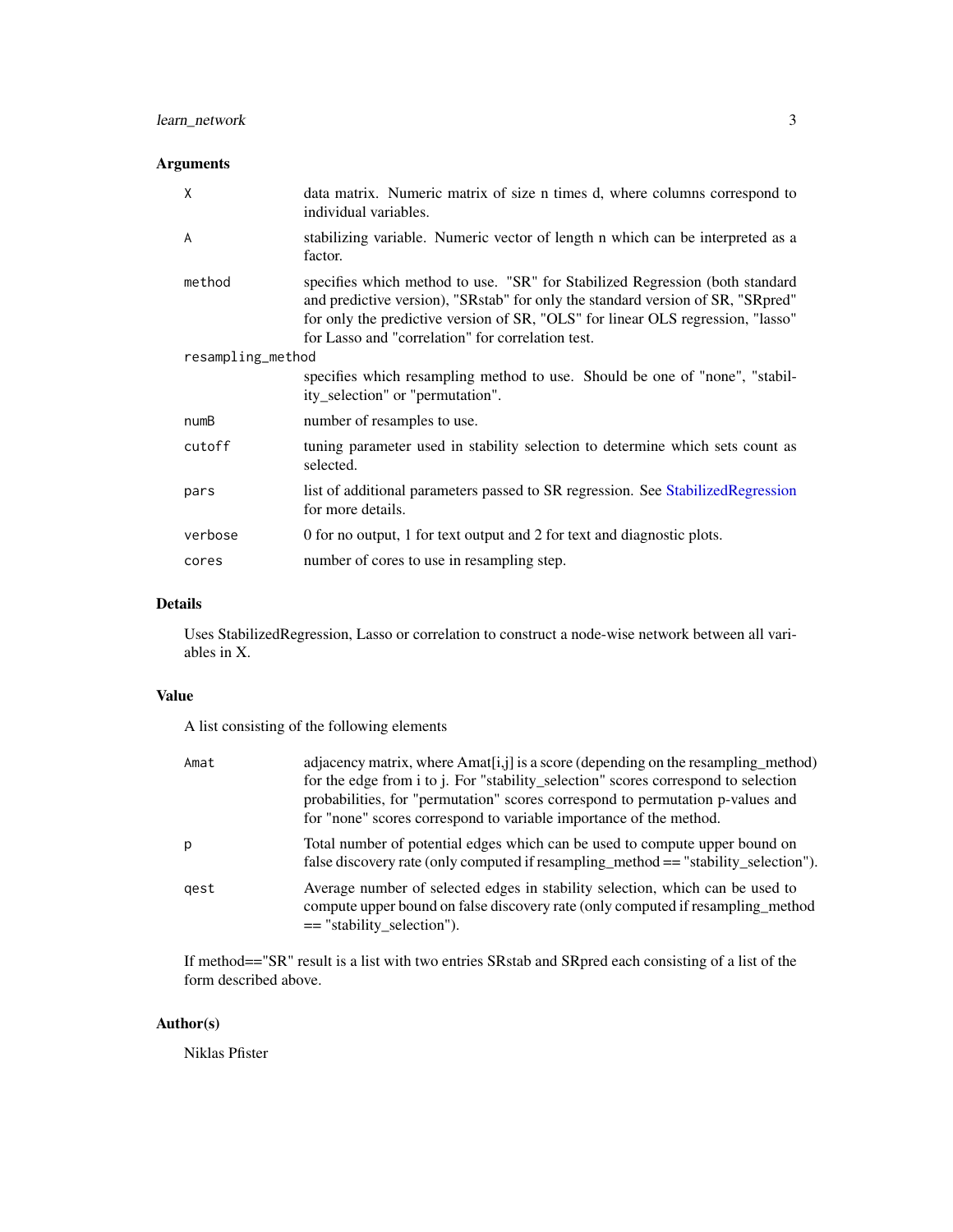#### Examples

```
## Example
set.seed(1)
X1 <- rnorm(200)
X2 <- X1 + rnorm(200)
X3 \le -0.5 \times X1 + X2 + 0.2 \times c(rnorm(100), rnorm(100)+20)X \leftarrow \text{cbind}(X1, X2, X3)A \leftarrow as.factor(rep(c(\theta, 1), each=100))network <- learn_network(X, A, method="SR", resampling_method="none")
print(network[[1]]$Amat)
print(network[[2]]$Amat)
```
linear\_regressor *R6 Class Representing a Linear Regression*

#### Description

An R6-class for linear regression that is used within the StabilizedRegression framework.

Currently this is the only regression procedure that has been implemented. In order to extend the StabilizedRegression framework to a different regression procedure a custom R6-class with the same structure as this function can be written and used within StabilizedRegression.

#### Details

Constructer method initializes a linear regression object specifying on which subset of variables S to fit the regression and which type of stability test and prediction score to compute. The methods fit() and predict() can be applied to the object to fit and predict, respectively.

#### Public fields

estimator Numeric vector of regression coefficients.

S Numeric vector specifying the subset of variables to perform regression on.

scores Numeric vector of fitted stability and prediction scores.

pars List specifying the stability test via test and prediction score via pred\_score.

#### Methods

#### Public methods:

- [linear\\_regressor\\$new\(\)](#page-0-0)
- [linear\\_regressor\\$fit\(\)](#page-0-0)
- [linear\\_regressor\\$predict\(\)](#page-0-0)
- [linear\\_regressor\\$clone\(\)](#page-0-0)

<span id="page-3-0"></span>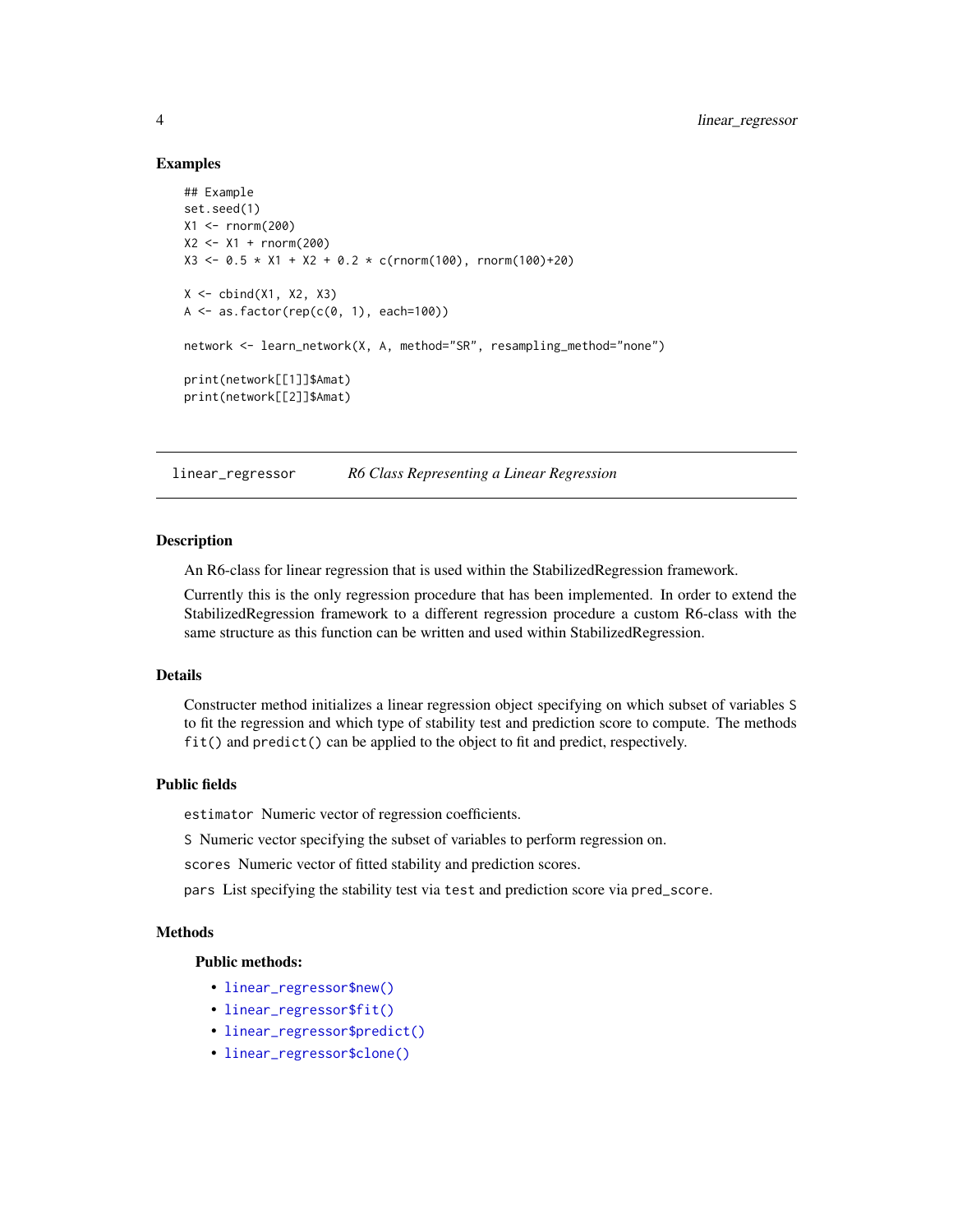Method new(): Create a new linear\_regression object.

```
Usage:
linear_regressor$new(
  S = numeric(),
  pars = list(test = "mean", pred_score = c("mse", "mse"))
)
Arguments:
S Subset of variables.
```
pars Parameters.

*Returns:* A new 'linear\_regression' object.

Method fit(): Fit a 'linear\_regression' object on data and computes the stability and prediction scores.

*Usage:* linear\_regressor\$fit(X, Y, A, extra = NA) *Arguments:*

X Predictor matrix. Y response vector.

A environemnt indicator.

extra not required (placeholder)

*Returns:* A fitted 'linear\_regression' object.

Method predict(): Predict using a fitted 'linear\_regression' object.

*Usage:*

linear\_regressor\$predict(X)

*Arguments:*

X Predictor matrix on which to predict response.

*Returns:* Numeric vector of predicted response.

Method clone(): The objects of this class are cloneable with this method.

*Usage:*

linear\_regressor\$clone(deep = FALSE)

*Arguments:*

deep Whether to make a deep clone.

#### Author(s)

Niklas Pfister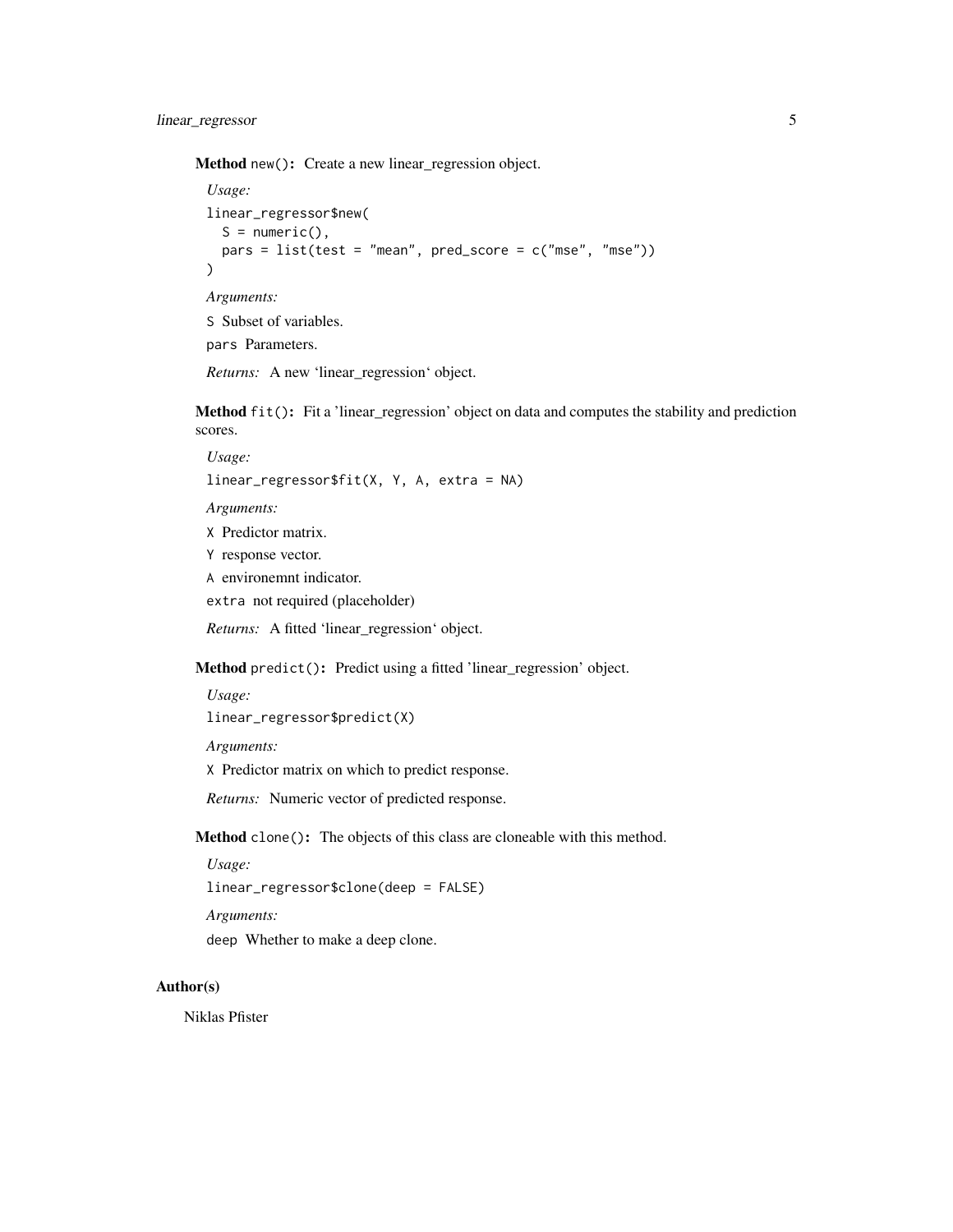<span id="page-5-0"></span>plot.SRanalysis *plot function*

#### Description

Plot functions for 'SRanalysis' objects. Allows to visualize the stability and predictiveness trade-off of individual predictors.

#### Usage

```
## S3 method for class 'SRanalysis'
plot(x, x_axis = "SRdiff", varnames = NA, labels = FALSE, ...)
```
#### Arguments

| x        | object of class 'SRanalysis'.                                                                                                                             |
|----------|-----------------------------------------------------------------------------------------------------------------------------------------------------------|
| x_axis   | either "SRdiff" or "SRpred".                                                                                                                              |
| varnames | vector of variables names given in same ordering as columns of X. If NA the<br>variable names saved in the SRanalysis object are used.                    |
| labels   | boolean specifying whether to print names for all variables with selection prob-<br>ability greater than 0.5. Only works if variances has been specified. |
| .        | arguments to be passed to or from other methods.                                                                                                          |

#### Author(s)

Niklas Pfister

predict.StabilizedRegression *predict function*

#### Description

Predict functions for 'StabilizedRegression' objects.

#### Usage

```
## S3 method for class 'StabilizedRegression'
predict(object, newdata, predictive_model = FALSE, ...)
```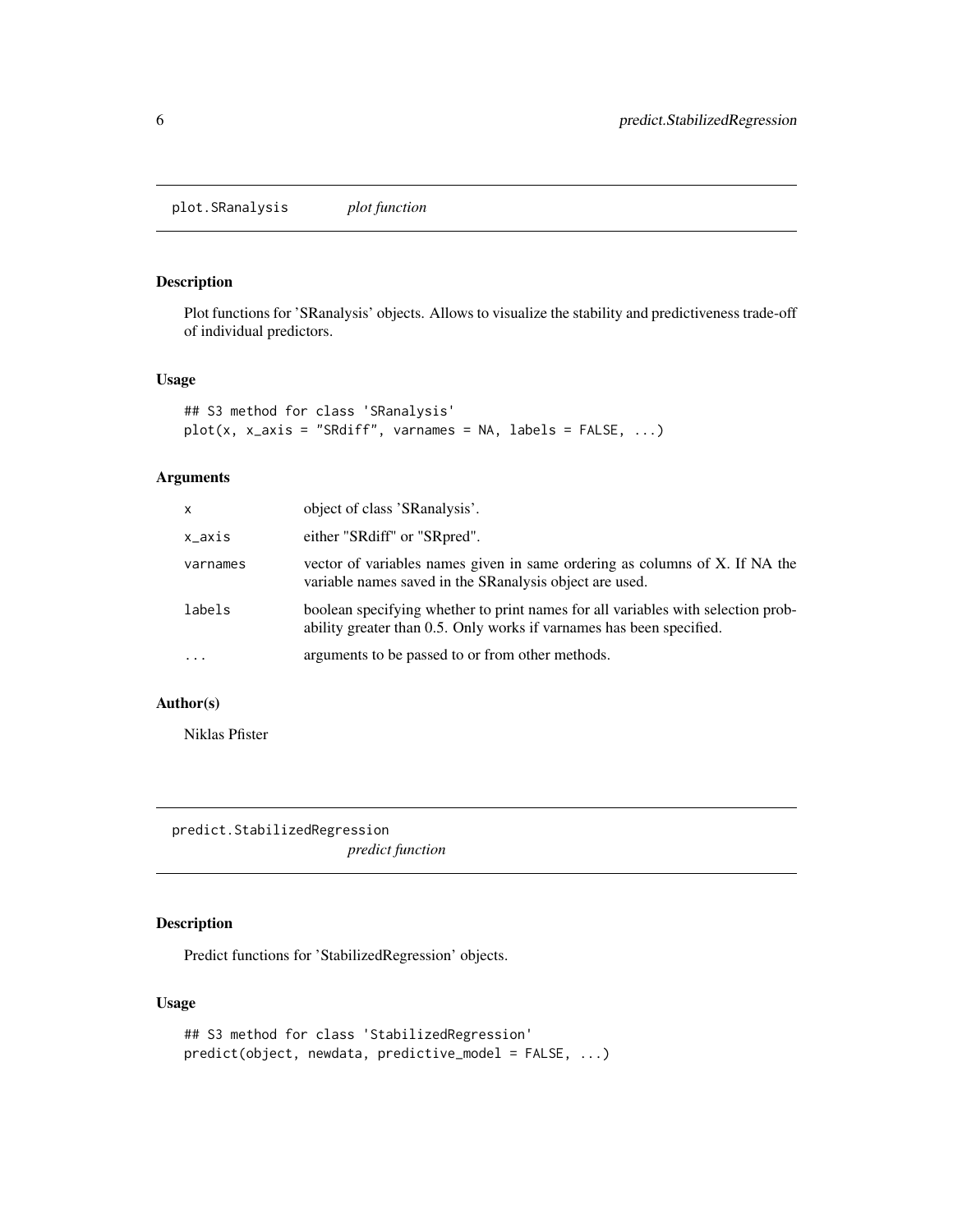#### <span id="page-6-0"></span>SRanalysis 7

#### Arguments

| object           | object of class 'StabilizedRegression'.                                        |
|------------------|--------------------------------------------------------------------------------|
| newdata          | matrix or data. frame for which the response should be predicted.              |
| predictive_model |                                                                                |
|                  | boolean. If TRUE the model SR (pred) is used to predict, if FALSE the model SR |
|                  | is used.                                                                       |
| .                | additional arguments affecting the prediction produced.                        |

#### Author(s)

Niklas Pfister

| Stability analysis<br>SRanalysis |
|----------------------------------|
|----------------------------------|

#### Description

Stability analysis based on stabilized regression used to analyze the trade-off between stability and predictivness of individual predictors.

#### Usage

```
SRanalysis(
 X,
 Y,
 A,
 num\_reps = 100,
 pred_scores = c("mse", "mse_env"),
 prescreen_types = c("correlation", "correlation_env"),
 pars\_SR = list(m = ncol(X), B = 100, alpha\_stab = 0.05, alpha\_pred = 0.05, size\_weight= "linear", use_resampling = FALSE, prescreen_size = NA, stab_test = "exact",
   variable_importance = "scaled_coefficient"),
  threshold = 0,
 cores = 1,verbose = 0.
  seed = NA)
```
#### Arguments

| X | predictor matrix. Numeric matrix of size n times d, where columns correspond<br>to individual predictors. |
|---|-----------------------------------------------------------------------------------------------------------|
| Y | response variable. Numeric vector of length n.                                                            |
| A | stabilizing variable. Numeric vector of length n which can be interpreted as a<br>factor.                 |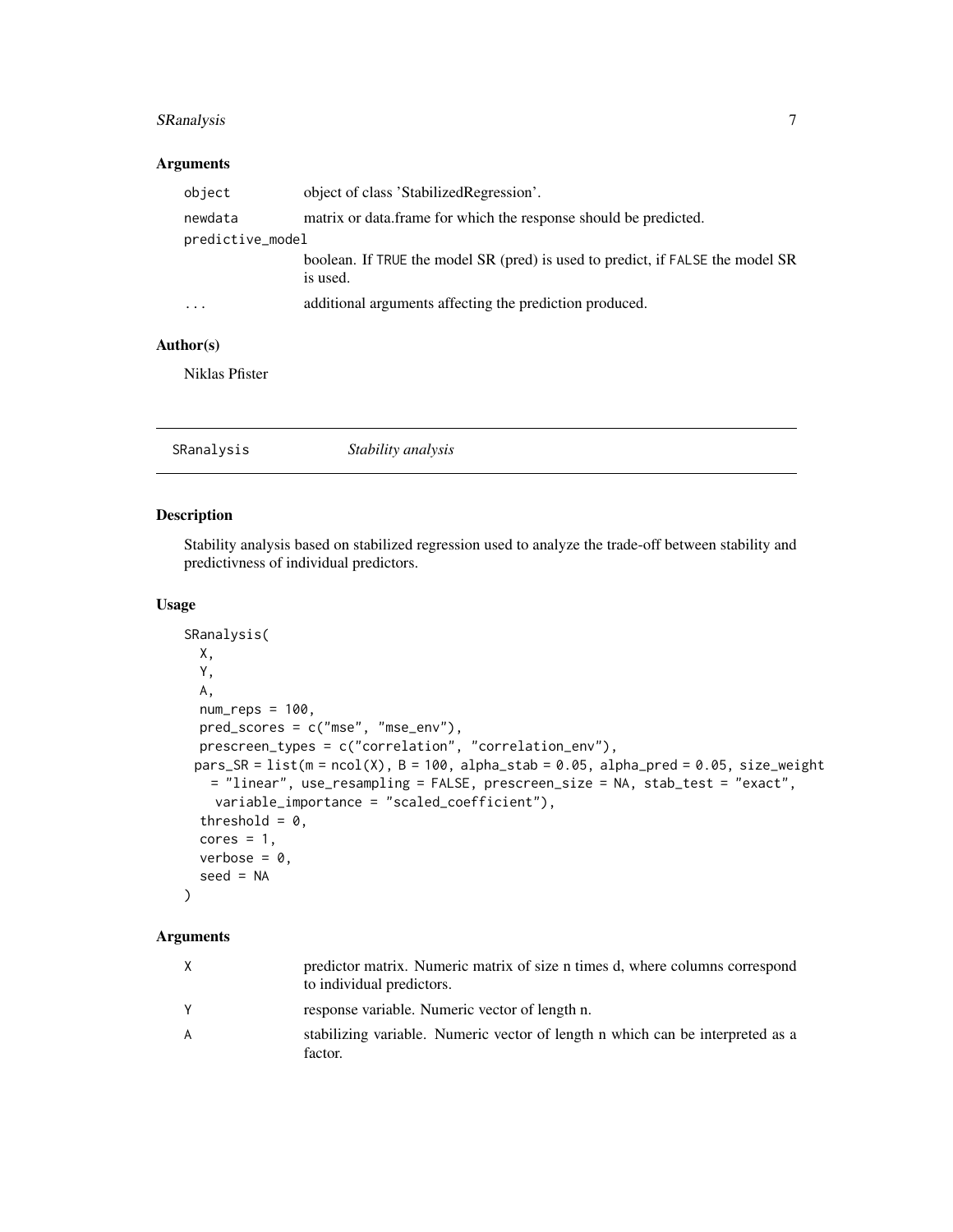| number of resamples to use in stability selection.                                                                                   |
|--------------------------------------------------------------------------------------------------------------------------------------|
| character vector of length 2, specifying the pred_score for SR and SR pred.                                                          |
| prescreen_types                                                                                                                      |
| characeter vector of length 2, specifying the prescreen_type for SR and SR-<br>pred.                                                 |
| list of all remaining parameters going into Stabilized Regression. compute_predictive,<br>pred_score and prescreen_type are ignored. |
| numeric value between 0 and 1, specifying in stability selection at which value<br>to select variables.                              |
| number of cores used in mclapply.                                                                                                    |
| 0 for no output, 1 for text output and 2 for text and diagnostic plots.                                                              |
| fix the seed value at the beginning of the function.                                                                                 |
|                                                                                                                                      |

#### Details

This function performs two version of StabilizedRegression: SR which selects a stable and predictive model and SRpred which fits a plain predictive model. Stability selection is then performed using the variable importance measures from both these methods and from their difference SRdiff as variable selection criterion. This allows to distinguish between which predictive variables are stable and which are unstable with respect to the stabilizing variable A. The results can be visualized by plotting the resulting object using the plot() function.

Due to the resampling this function can be quite computationally involved, we therefore recommend making use of the cores parameter for parallel computations.

#### Value

Object of class 'SRanalysis' consisting of the following elements

| results            | List of stability selection results for for SR, SR pred and SR diff. |
|--------------------|----------------------------------------------------------------------|
| varnames           | Vector of variable names taken from the column names of $X$ .        |
|                    | avgcoefsign_SR Vector of average coefficient signs for SR            |
| avgcoefsign_SRpred |                                                                      |
|                    | Vector of average coefficient signs for SRpred                       |

#### Author(s)

Niklas Pfister

#### References

Pfister, N., E. Williams, R. Aebersold, J. Peters and P. B\"uhlmann (2019). Stabilizing Variable Selection and Regression. arXiv preprint arXiv:1911.01850.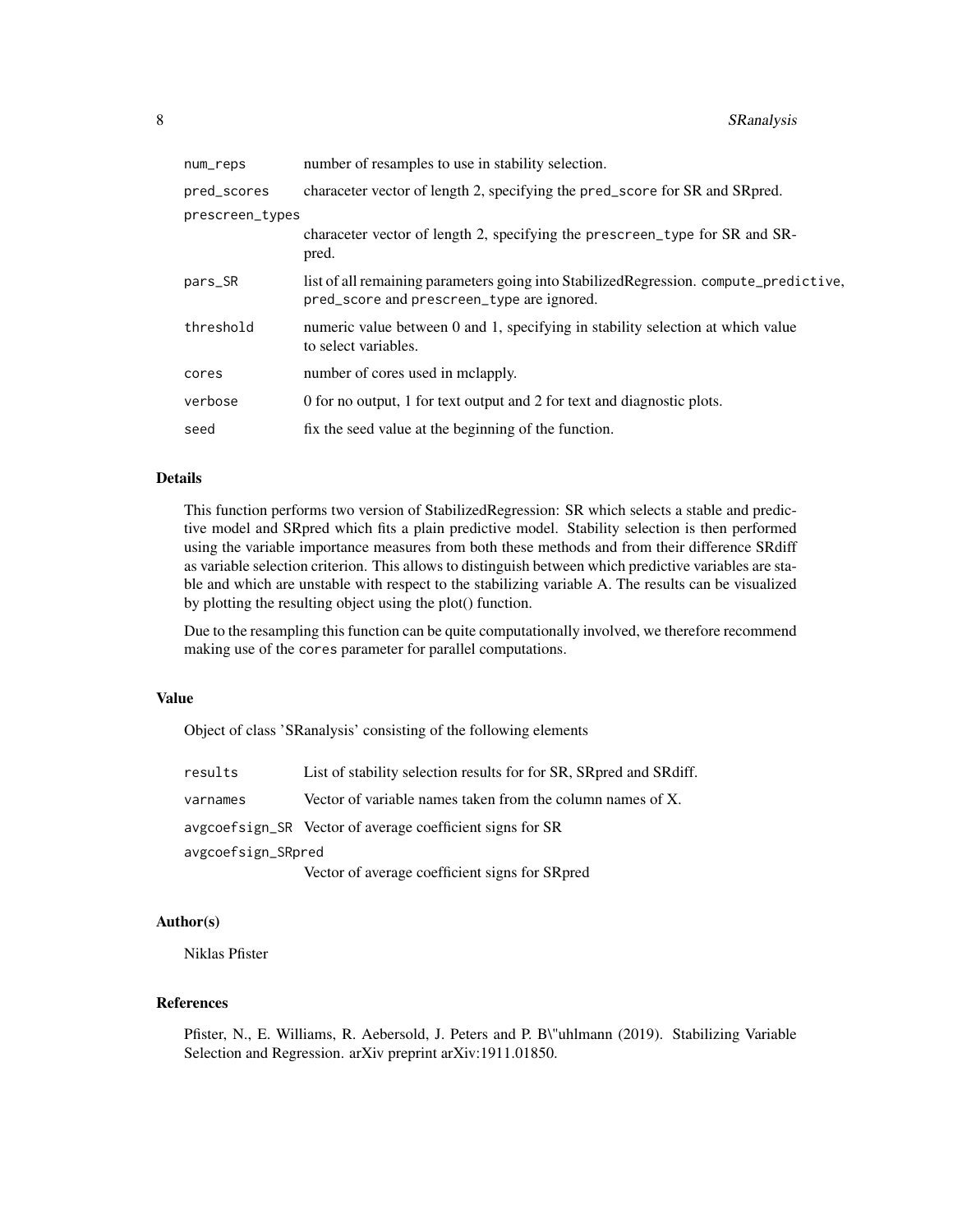#### <span id="page-8-0"></span>StabilizedRegression 9

#### Examples

```
## Example
set.seed(1)
X1 <- rnorm(200)Y < -X1 + \text{rnorm}(200)X2 \le -0.5 \times X1 + Y + 0.2 \times c(rnorm(100), rnorm(100)+3)
X \leftarrow \text{cbind}(X1, X2)A \leftarrow as.factor(rep(c(\theta, 1), each=100))obj <- SRanalysis(X, Y, A, 10,
                     pars_SR=list(B=NA))
plot(obj, varnames = c("X1", "X2"), labels=TRUE)
print(obj$results)
```
<span id="page-8-1"></span>StabilizedRegression *StabilizedRegression*

#### Description

StabilizedRegression based on linear OLS

#### Usage

```
StabilizedRegression(
 X,
 Y,
 A,
 pars = list(m = ncol(X), B = 100, alpha_stab = 0.05, alpha_pred = 0.05, size_weight =
  "linear", compute_predictive_model = TRUE, use_resampling = FALSE, prescreen_size =
  NA, prescreen_type = "correlation", stab_test = "exact", pred_score = "mse", topk = 1,
    variable_importance = "scaled_coefficient"),
  verbose = 0,
  seed = NA
)
```
#### Arguments

| Χ    | predictor matrix. Numeric matrix of size n times d, where columns correspond<br>to individual predictors.                                                                                                                                                                                                                              |
|------|----------------------------------------------------------------------------------------------------------------------------------------------------------------------------------------------------------------------------------------------------------------------------------------------------------------------------------------|
| Υ    | response variable. Numeric vector of length n.                                                                                                                                                                                                                                                                                         |
| A    | stabilizing variable. Numeric vector of length n which can be interpreted as a<br>factor.                                                                                                                                                                                                                                              |
| pars | list of additional parameters. $m$ (default $ncol(X)$ ) integer specifying the largest<br>possible subset size. B (default 100) integer specifying the number of random<br>subsets to sample, if NA all subsets will be used. alpha_stab (default 0.05)<br>value between 0 and 1 specifiying the stability cutoff. alpha_pred (default |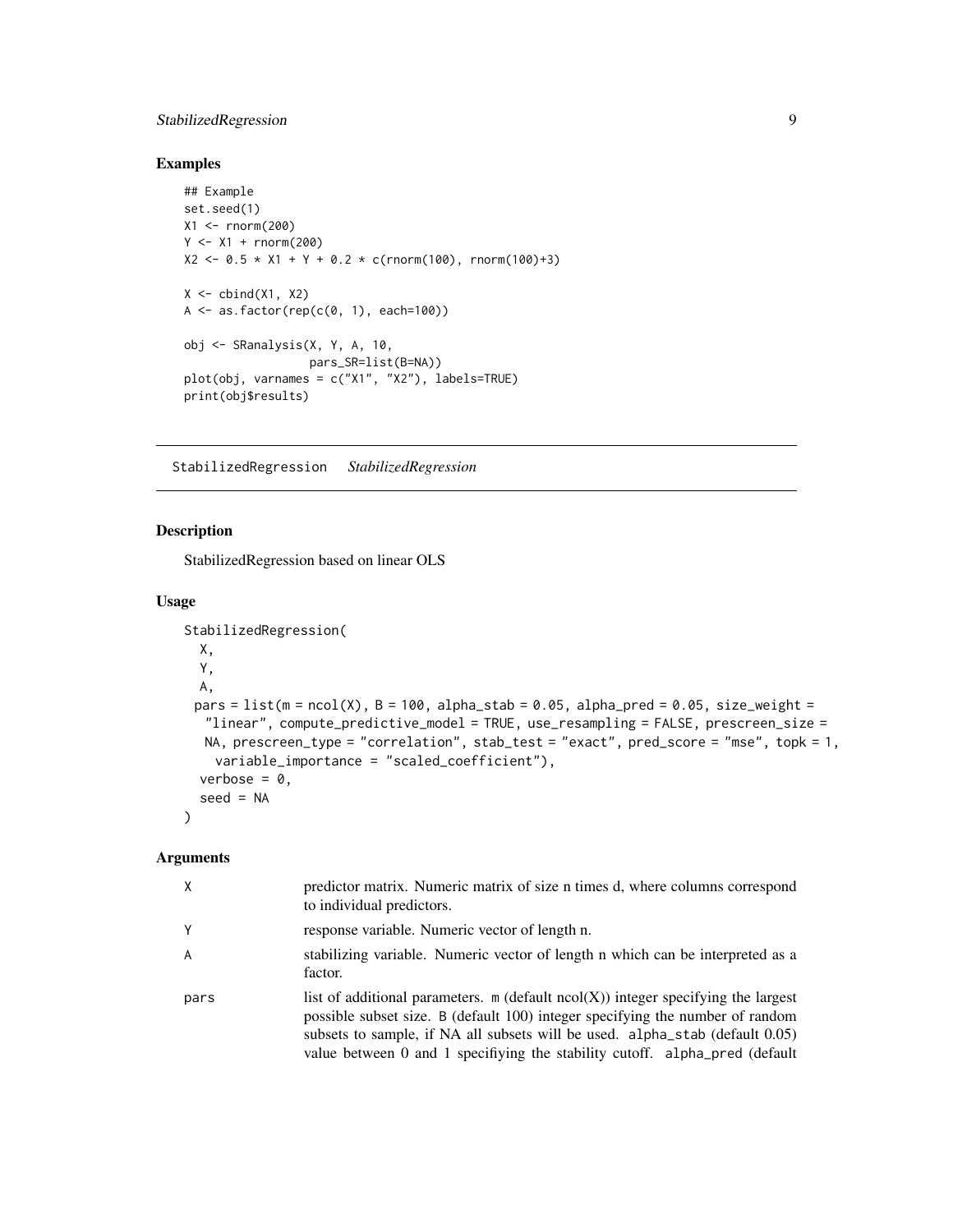|         | $(0.05)$ value between 0 and 1 specifiying the predictive cutoff. size_weight<br>(default "linear") one of the strings "linear", "constant", "quadratic", "rbf" or<br>numeric weight vector specifying a probablity for each potential set size from 1<br>to m. compute_predictive_model (default TRUE) boolean specifying whether<br>to additionally compute SR (pred) and SR (diff) as well. prescreen_size<br>(default NA) integer specifying the number of variables to screen down to be-<br>fore applying SR, if NA then no screening is applied. prescreen_type (de-<br>fault "correlation") one of the strings "correlation", "ols", "lasso", "deconfound-<br>ing", "correlation_env", "deconfounding_env" specifying the type of screening.<br>stab_test (default "exact") specifies which stability test to use. Either "ex-<br>act" for a Bonferroni-corrected version of Chow's test, "mean_sres" a mean<br>test based on resampling of the scaled residuals or "meanvar_sres" a mean and<br>variance test based on resampling of the scaled residuals. pred_score (default<br>"mse") specifies the prediction score. Either "mse" for the mean squared er-<br>ror, "mse_env" for the environment-wise best mean squared error, "aic" for the<br>Akaike information criterion or "bic" for the Bayesian information criterion.<br>topk (default 1) is a tuning parameter that can be used to increase the number of<br>predictive sets. It should be an integer value, where higher values lead to more<br>accepted sets based on the predictive cutoff. variable_importance (default<br>"scaled_coefficient") specifies the type of variable ranking. Either "weighted"<br>for a weighted average of all selected subsets, "scaled_coefficient" for a ranking<br>based on the scaled average regression parameter or "permutation" for a permu- |
|---------|--------------------------------------------------------------------------------------------------------------------------------------------------------------------------------------------------------------------------------------------------------------------------------------------------------------------------------------------------------------------------------------------------------------------------------------------------------------------------------------------------------------------------------------------------------------------------------------------------------------------------------------------------------------------------------------------------------------------------------------------------------------------------------------------------------------------------------------------------------------------------------------------------------------------------------------------------------------------------------------------------------------------------------------------------------------------------------------------------------------------------------------------------------------------------------------------------------------------------------------------------------------------------------------------------------------------------------------------------------------------------------------------------------------------------------------------------------------------------------------------------------------------------------------------------------------------------------------------------------------------------------------------------------------------------------------------------------------------------------------------------------------------------------------------------------------------------------------------------------------|
| verbose | tation based ranking.<br>0 for no output, 1 for text output and 2 for text and diagnostic plots.                                                                                                                                                                                                                                                                                                                                                                                                                                                                                                                                                                                                                                                                                                                                                                                                                                                                                                                                                                                                                                                                                                                                                                                                                                                                                                                                                                                                                                                                                                                                                                                                                                                                                                                                                             |
|         |                                                                                                                                                                                                                                                                                                                                                                                                                                                                                                                                                                                                                                                                                                                                                                                                                                                                                                                                                                                                                                                                                                                                                                                                                                                                                                                                                                                                                                                                                                                                                                                                                                                                                                                                                                                                                                                              |
| seed    | fix the seed value at the beginning of the function.                                                                                                                                                                                                                                                                                                                                                                                                                                                                                                                                                                                                                                                                                                                                                                                                                                                                                                                                                                                                                                                                                                                                                                                                                                                                                                                                                                                                                                                                                                                                                                                                                                                                                                                                                                                                         |

#### Details

Performs a linear regression of a response Y on a set of predictors X while ensuring stability across different values of a stabilizing variable A.

#### Value

Object of class 'StabilizedRegression' consisting of the following elements

| learner_list             | List of all fitted linear OLS regressions (fitted R6 'linear_regression' objects).                                                                 |
|--------------------------|----------------------------------------------------------------------------------------------------------------------------------------------------|
| weighting                | Weighting of the individual regressions in SR.                                                                                                     |
|                          | weighting pred Weighting of the individual regressions in SR (pred). Only computed if com-<br>pute_predictive_model is TRUE.                       |
| variable_importance      |                                                                                                                                                    |
|                          | Variable importance measure for all predictors based on SR.                                                                                        |
| variable_importance_pred |                                                                                                                                                    |
|                          | Variable importance measure for all predictors based on SR (pred). Only com-<br>puted if compute_predictive_model is TRUE.                         |
| variable_importance_diff |                                                                                                                                                    |
|                          | Variable importance measure for all predictors based on difference between SR<br>and SR (pred). Only computed if compute_predictive_model is TRUE. |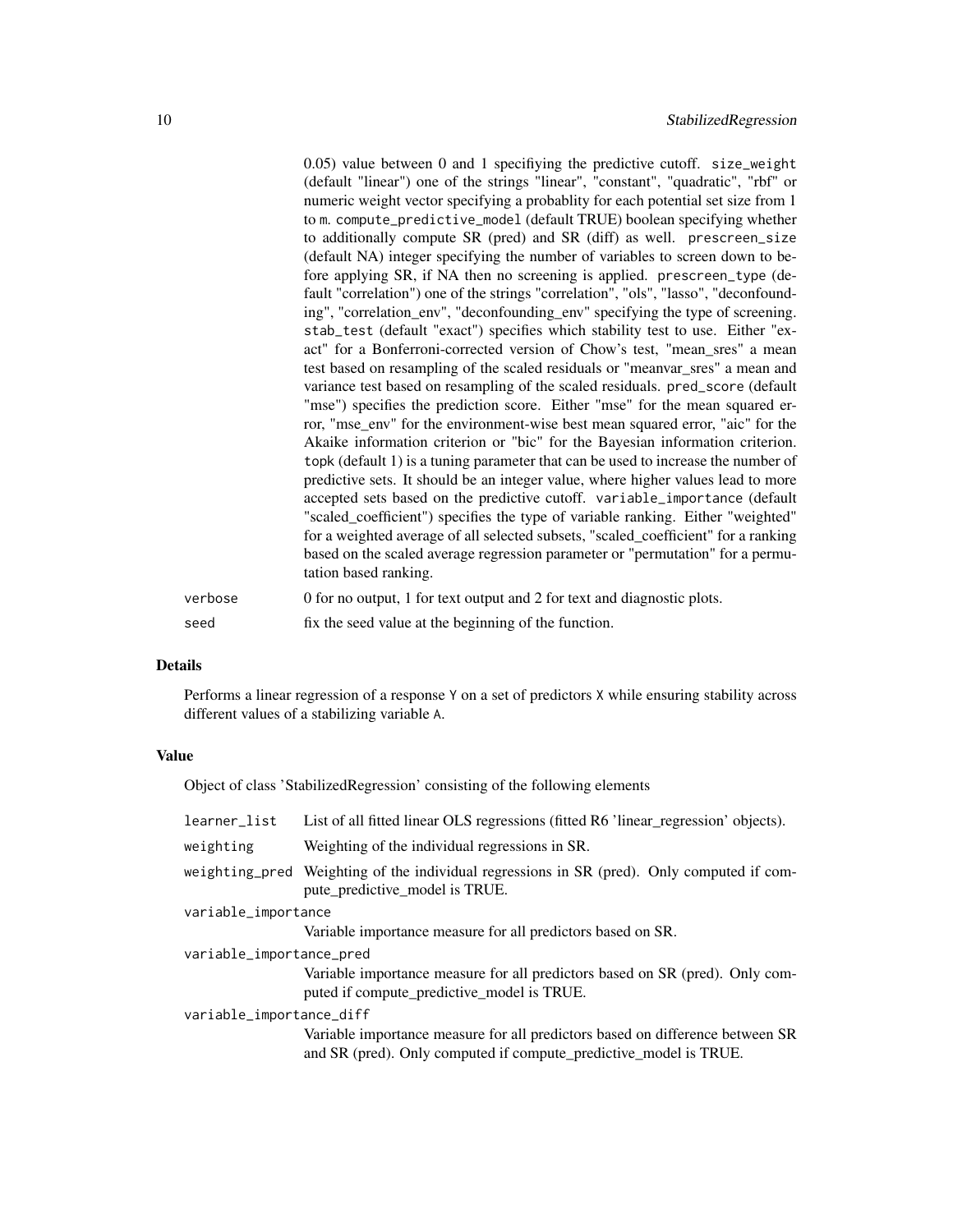#### StabilizedRegression 11

#### Author(s)

Niklas Pfister

#### References

Pfister, N., E. Williams, R. Aebersold, J. Peters and P. B\"uhlmann (2019). Stabilizing Variable Selection and Regression. arXiv preprint arXiv:1911.01850.

#### Examples

```
## Example
set.seed(1)
X1 <- rnorm(200)
Y < - X1 + \text{rnorm}(200)X2 \le -0.5 \times X1 + Y + 0.2 \times c(rnorm(100), rnorm(100)+2)X \leftarrow \text{cbind}(X1, X2)A \leftarrow as.factor(rep(c(\emptyset, 1), each=100))fit_sr <- StabilizedRegression(X, Y, A, pars=list(B=NA))
fit_lm <- lm(Y \sim X)
```

```
print(paste("Coefficients of SR:", toString(coefficients(fit_sr))))
print(paste("Coefficients of SR (pred):", toString(coefficients(fit_sr, predictive_model=TRUE))))
print(paste("Coefficients of OLS:", toString(coefficients(fit_lm))))
```